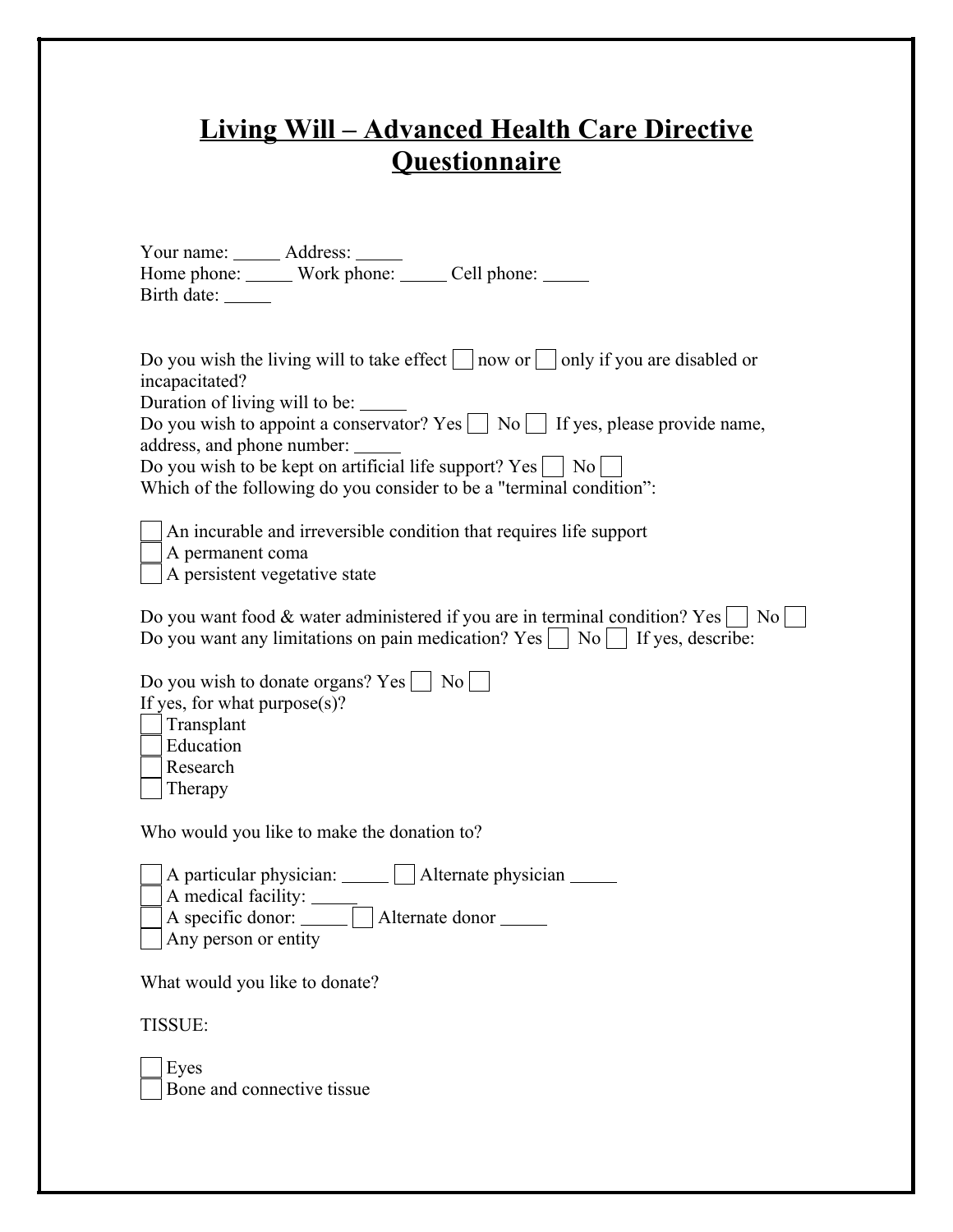| Skin<br>Heart<br>Other: $\_\_$                                                                                                                                                                                                                                                                                                                                                                                                                                                                                                                                                                                                                                                                                                                                                                                                                                                                                                                                          |
|-------------------------------------------------------------------------------------------------------------------------------------------------------------------------------------------------------------------------------------------------------------------------------------------------------------------------------------------------------------------------------------------------------------------------------------------------------------------------------------------------------------------------------------------------------------------------------------------------------------------------------------------------------------------------------------------------------------------------------------------------------------------------------------------------------------------------------------------------------------------------------------------------------------------------------------------------------------------------|
| ORGAN:                                                                                                                                                                                                                                                                                                                                                                                                                                                                                                                                                                                                                                                                                                                                                                                                                                                                                                                                                                  |
| Heart<br>Kidney(s)<br>Liver<br>Lung(s)<br>Pancreas<br>Other: $\_\_$                                                                                                                                                                                                                                                                                                                                                                                                                                                                                                                                                                                                                                                                                                                                                                                                                                                                                                     |
| Will you appoint an individual to make health care decisions for you? Yes $\vert$   No  <br>If yes:<br>Name of Health Care Representative: ______ Relationship: _____ Age: _____<br>Address of Representative:<br>Phone Number of Representative:<br>Will the Representative benefit in any way by your death (beneficiary in your will,<br>insurance policy, etc.)? $Yes \Box No \Box If yes, please describe: \Box$<br>Will you appoint an alternate individual to make health care decisions for you if the<br>person above is unable, unavailable, or unwilling to act? $Yes \cup No \$<br>If yes:<br>Name of alternate Health Care Representative: ______ Relationship: _____ Age: _____<br>Address of alternate Representative: ______<br>Phone Number of alternate Representative:<br>Will the alternate Representative benefit in any way by your death (beneficiary in your<br>will, insurance policy, etc.)? $Yes \Box No \Box If yes, please describe: \Box$ |
| Do you wish to name a primary physician? $Yes$<br>$\rm{No}$<br>If yes:<br>Physician's name: ______ Address: ______ Phone number: _____                                                                                                                                                                                                                                                                                                                                                                                                                                                                                                                                                                                                                                                                                                                                                                                                                                  |
| Do you wish to name an alternate primary physician? $Yes \mid \mathbb{N}o$<br>If yes:<br>Physician's name: ______ Address: _____ Phone number: _____                                                                                                                                                                                                                                                                                                                                                                                                                                                                                                                                                                                                                                                                                                                                                                                                                    |
| Will personal representative be able to authorize the disposal of body remains? Yes<br>No                                                                                                                                                                                                                                                                                                                                                                                                                                                                                                                                                                                                                                                                                                                                                                                                                                                                               |
| Will Personal Representative be able to authorize an autopsy? Yes<br>  No<br>If there are any health care decisions you do not wish the Representative to make, please<br>Do you wish the living will to express a desire to die at home rather than in a hospital?<br>$\overline{\phantom{a}}$ No<br>$\rm Yes$                                                                                                                                                                                                                                                                                                                                                                                                                                                                                                                                                                                                                                                         |
|                                                                                                                                                                                                                                                                                                                                                                                                                                                                                                                                                                                                                                                                                                                                                                                                                                                                                                                                                                         |